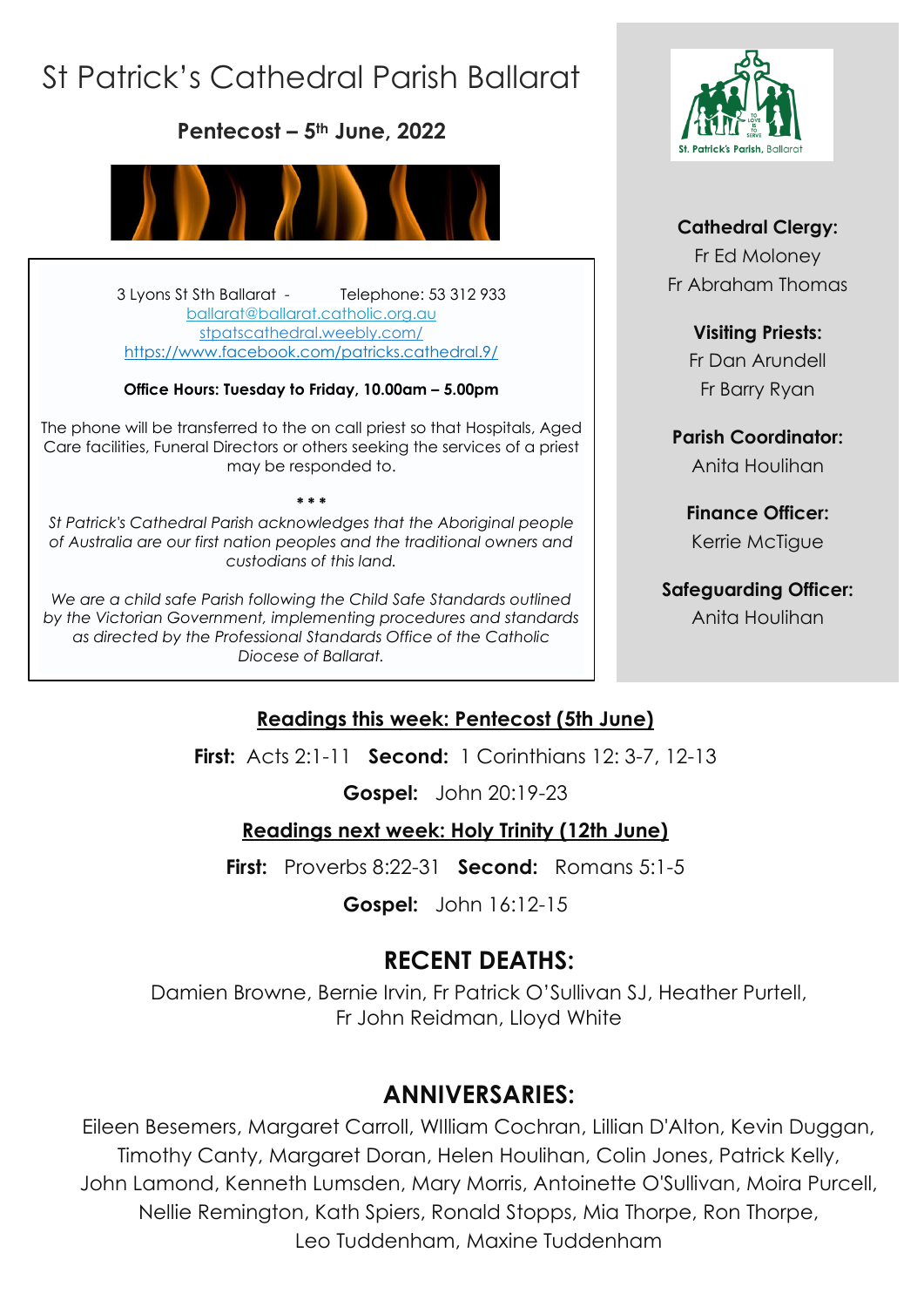### **FIRST EUCHARIST CELEBRATIONS**

We welcome, over the next three weekends (4th/5th, 11th/12<sup>th</sup> and 18th/19th June), the 136 children who have prepared for and now celebrate their First Eucharist within our Parish community.

*"First Communion is, above all, a celebration. We celebrate Jesus, who wants to remain always by our side. He will always be with us." - Pope Francis*

#### **WORLD ENVIRONMENT DAY**

The 2022 World Environment Day campaign *#OnlyOneEarth* calls for collective, transformative action on a global scale to celebrate, protect and restore our planet.

More information may be found at<https://www.worldenvironmentday.global/>

#### **PENTECOST**

The work of the Holy Spirit is to unite, call into communion and gather. At Pentecost when the Apostles following Jesus' command to wait in Jerusalem (Acts 1:12) gathered in prayer with Mary (Acts 12:14). In Australia, the Plenary Council is taking place. The central role of the Holy Spirit is acknowledged in the Prayer for the Council:

*Come, Holy Spirit of Pentecost. Come, Holy Spirit of the great South Land. O God, bless and unite all your people in Australia and guide us on the pilgrim way of the Plenary Council. Give us the grace to see your face in one another and to recognise Jesus, our companion on the road. Give us the courage to tell our stories and to speak boldly of your truth. Give us ears to listen humbly to each other and a discerning heart to hear what you are saying. Lead your Church into a hope-filled future, that we may live the joy of the Gospel. Through Jesus Christ our Lord, bread for the journey from age to age.* 

*Amen.*

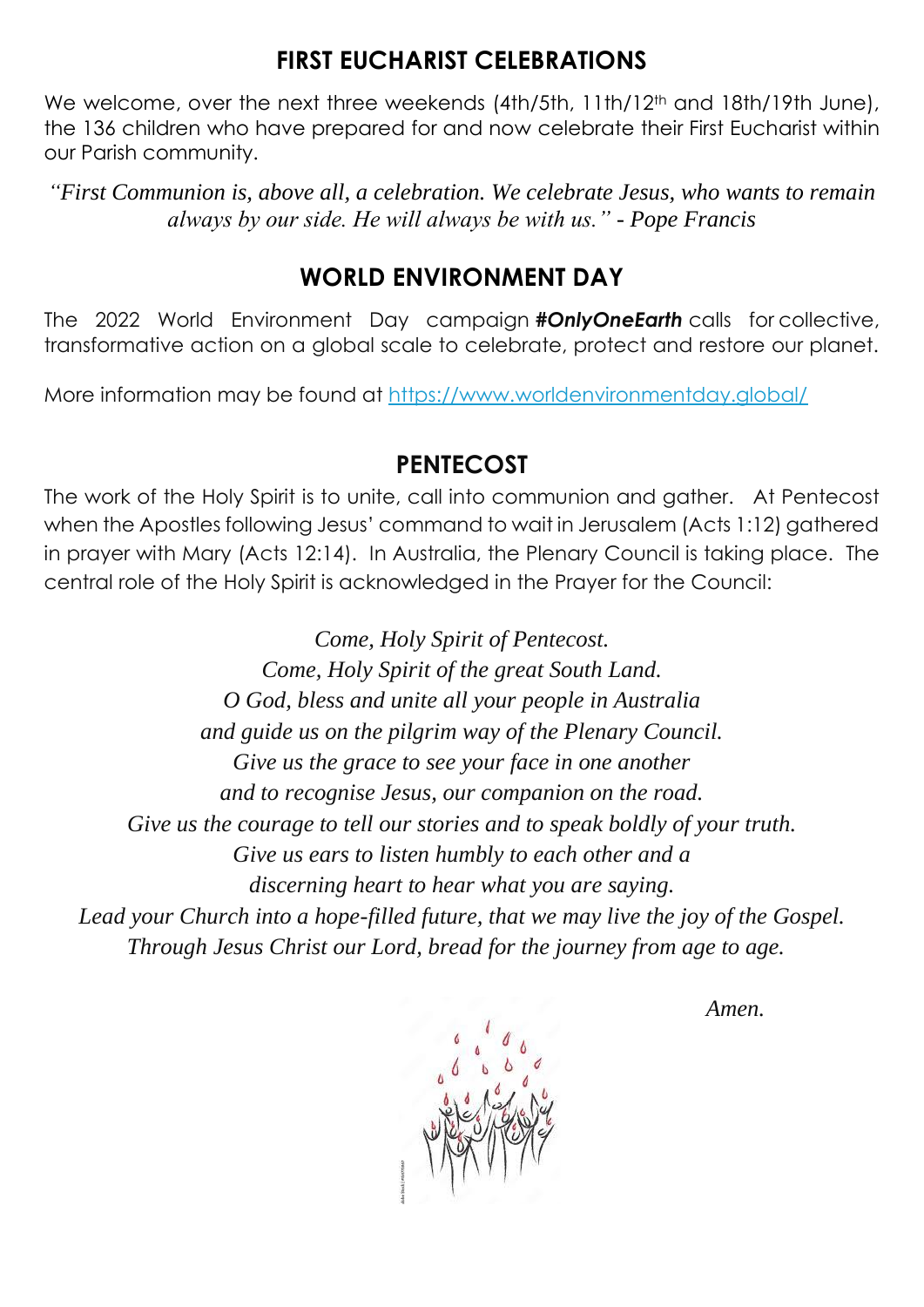### **GOSPEL REFLECTION**

Pentecost Sunday is sometimes called the birthday of the Church. For the ancient Israelites, Pentecost (meaning "fiftieth") was a harvest festival celebrated fifty days after the harvesting of the first sheaf. When the Jerusalem temple was built, this harvest festival was transformed into a pilgrimage feast to celebrate the covenant that Israel had made with God on Mt Sinai. The Jews of the first century, including Christian Jews, celebrated the great pilgrimage feast of Pentecost. Several decades after the death of Jesus, the early Christians reflected on their origins and chose this feast to mark the birth of God's new covenant with God's people.

In today's first reading (Acts 2:1-11), Luke tells the new Pentecost story in symbolic language that evokes the story of Moses and the people of Israel receiving God's Law on Mt. Sinai. Just as God's presence to Israel was marked by earthquake and thunder and fire, so God's Spirit enveloping the people of the new covenant appears in a mighty rush of wind and tongues of fire. Luke's account also evokes early rabbinic teaching that the voice of God on Sinai divided into seventy tongues and all the nations received the Law in their own tongues. In other words, the dispersion and division created by the hubris of those who built the Tower of Babel is symbolically reversed with this outpouring of God's Spirit.

For the content of the new covenant, we turn to the gospel reading from John 20:19-23. The risen Christ appears to the disciples huddled behind locked doors. He "shows them his hands and his side". In other words, he provides incontrovertible evidence that he is the crucified one. He offers the simple greeting: "Peace be with you," the greeting we offer each other at every Eucharistic celebration. The disciples respond with joy. He sends them on a mission of peace in continuity with his own God-inspired mission. He breathes on them the gift of the Holy Spirit and tells them that God will forgive those whom they forgive, and will "retain" or "seize hold of" the sins or transgressions of those whose sins or transgressions they "retain".

To seize hold of evil-doing is to expose it and deal with it. Sometimes it is best to forgive and simply allow everyone to move on. In other situations, amnesty only exacerbates the problems. Much of the enduring conflict in our world derives from the inability of ordinary people and of leaders to know how to deal with transgression. The Holy Spirit is the unique source of our power to forgive, of our power to refrain from vengeance and of our capacity to deal with or "seize hold of" the sins of the perpetrators of violence in our world. Let us pray that the Spirit will guide us in the way of truth and give world leaders the courage to deal with the perpetrators of war and other evils in our world. We do our part by conscientiously holding our leaders to account.